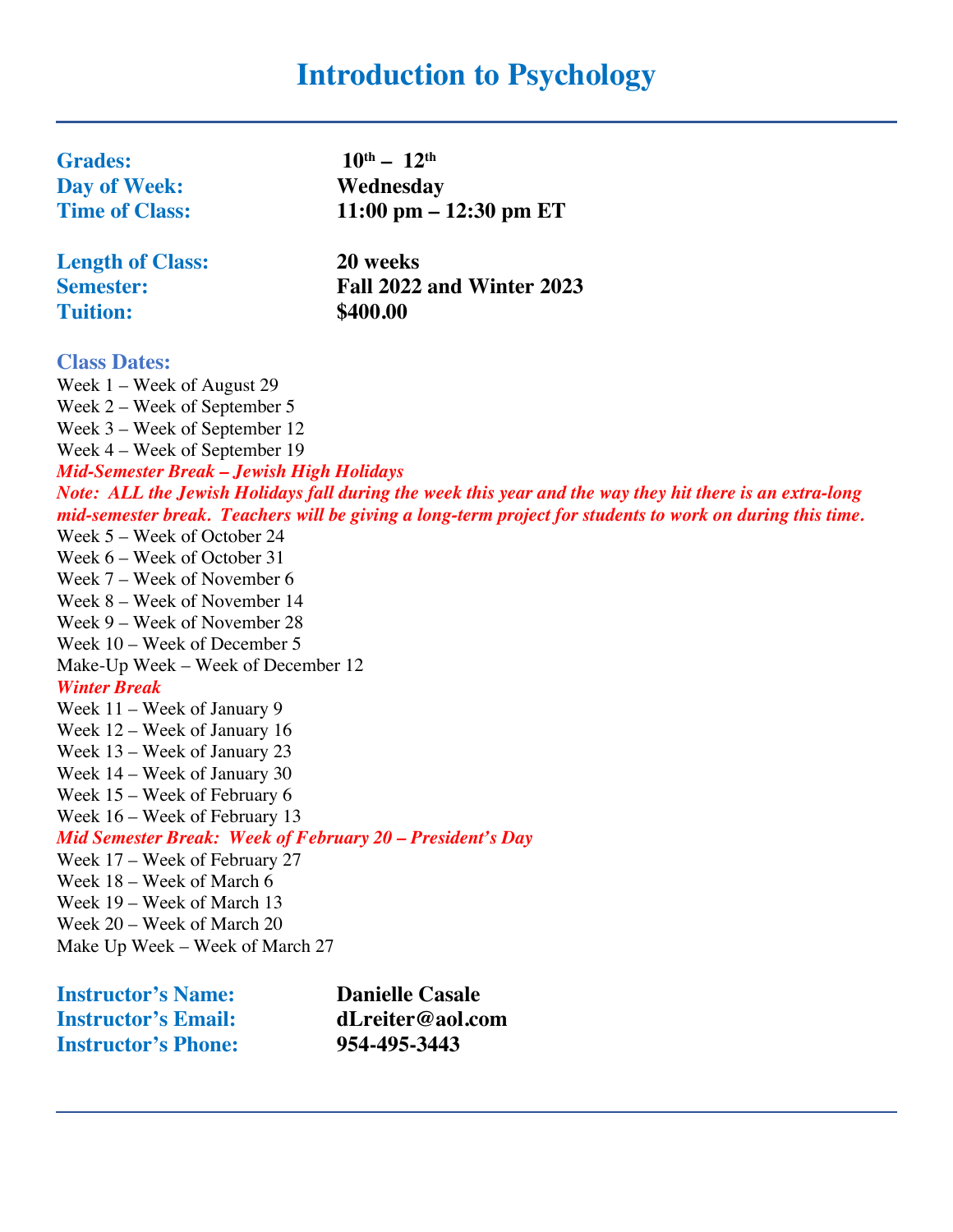# **Description of Class:**

Welcome to Psych 101!

This class will introduce the student to all the main concepts in psychology. Students will explore theories and think critically about all the psychological processes that contribute to human behavior. This class will cover all topics included in the AP Psych Exam. Please check with your local school district or AP exam coordinator if interested in taking the exam in the spring.

## **Class Approach:**

This class will be lecture and discussion based. Students will be encouraged to think critically and participate in discussion of topics. Students will have to opportunity to analyze case studies and come up with a diagnosis for each. They will also develop a presentation on the psychological disorder they've chosen.

## **Goals:**

Student will display considerable understanding in the following areas:

- Foundation of Psychology
- Scientific Methods in Psychology
- Biopsychology
- Sensation and Perception
- Learning
- Cognitive Psychology
- Developmental Psychology
- Motivation and Emotion
- Personality
- Clinical Psychology
- Social Psychology

### **Textbook:**

Psychology (12<sup>th</sup> ed.) David G Myers and C. Nathan DeWall

Just the textbook is recommended, not the entire LaunchPad. If you need assistance finding it at a reasonable price please contact me.

# **Additional Supplies/Resources Needed:**

- Webcam
- Printer
- Pen/Pencil
- Notebook

# **Requirements:**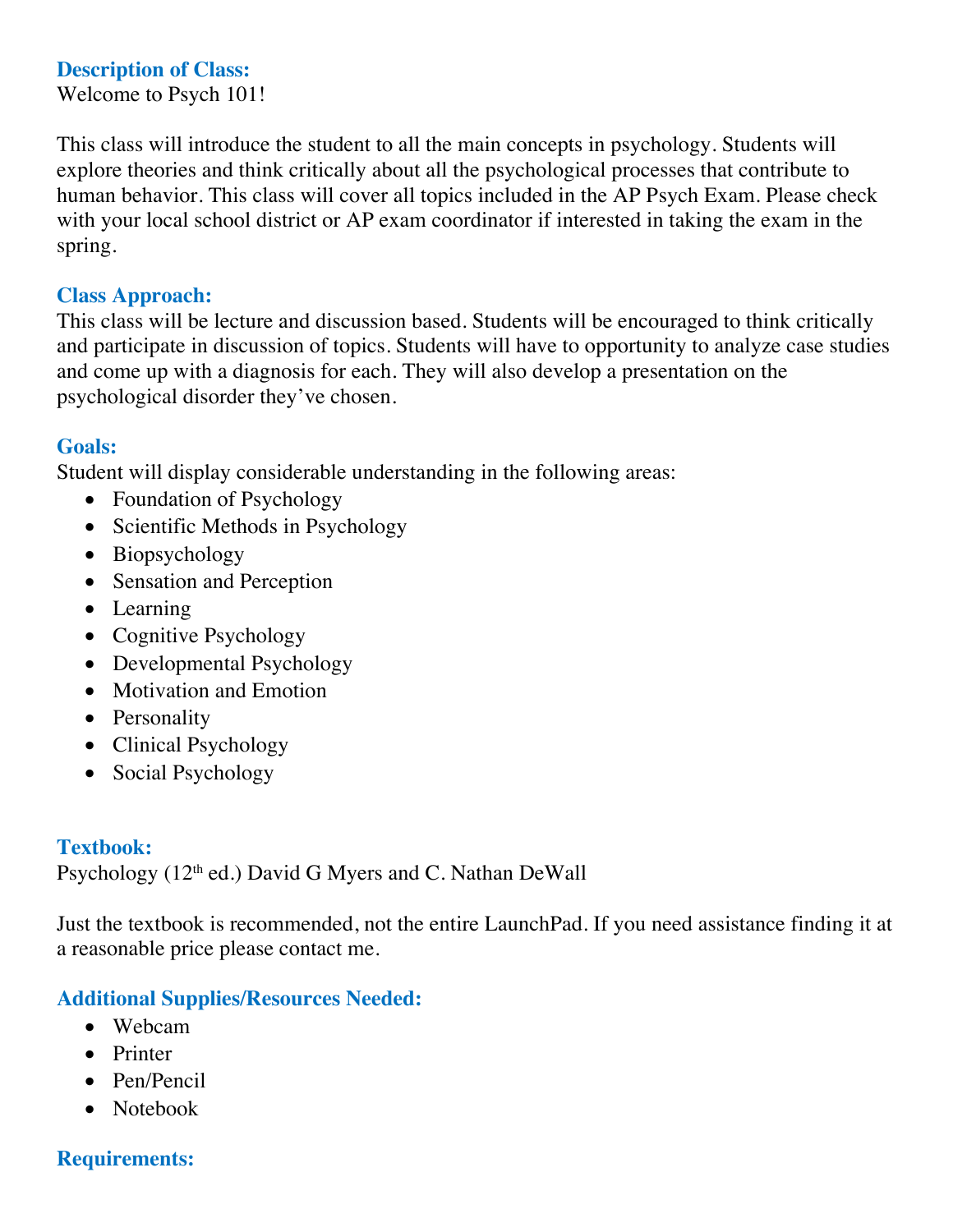Students will be required to participate in class discussions. Taking notes will be encouraged. Students will be required to complete all assignments in a timely manner.

### **Weekly Homework:**

Approximately 2 - 3 hours outside of class should be expected weekly for assignments and studying.

# **Homework Policy:**

All homework assignments will be due prior to the next class. If a student needs additional help or time, please feel free to contact me.

# **Evaluation:**

Quizzes to check for understanding of concepts – Total of 20% Study guide to be completed throughout the course -10% Mid-Term Test – 20% Final –  $20\%$ Case Studies – 10% Presentation on Psychological Disorder– 10% Paper on chosen topic  $-10\%$ 

# **Anticipated Weekly Course Schedule:**

| <b>Week</b> | <b>Topic</b>                          |
|-------------|---------------------------------------|
| Week 1      | What is Psychology? Scientific        |
|             | <b>Foundations of Psychology</b>      |
| Week 2      | <b>Research Design; Statistical</b>   |
|             | Reasoning                             |
| Week 3      | <b>Biological Basis of Psychology</b> |
| Week 4      | <b>Biological Basis of Psychology</b> |
|             | (cont.)                               |
| Week 5      | Sensation and Perception              |
| Week 6      | Intro to Learning Theory: Classical   |
|             | and Operant Conditioning              |
| Week 7      | Memory and Intelligence               |
| Week 8      | Intelligence (cont.);                 |
| Week 9      | Lifespan Development: Prenatal        |
|             | through Childhood                     |
| Week 10     | Lifespan Development: Adolescence     |
|             | through Adulthood                     |